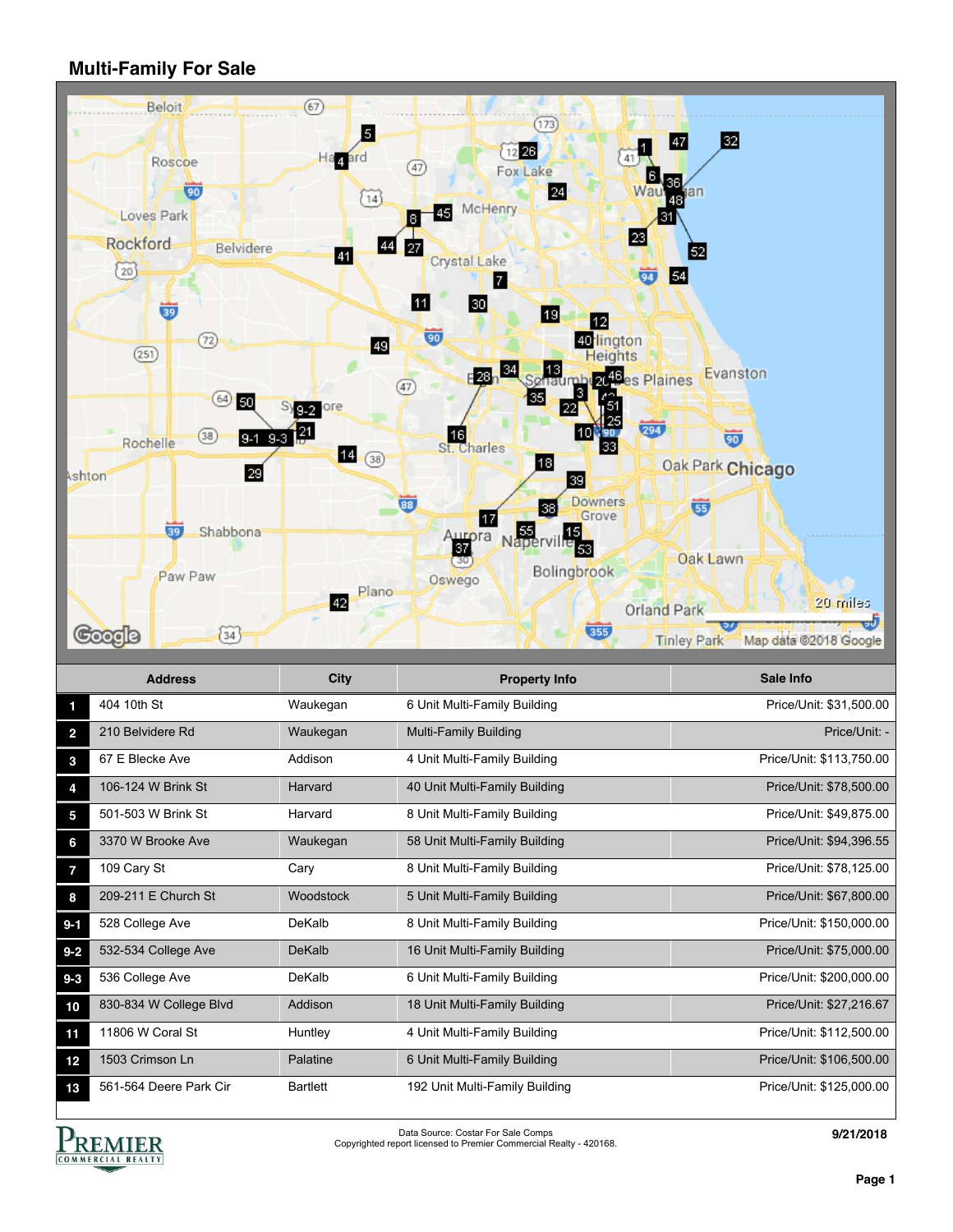## **Multi-Family For Sale**

|    | <b>Address</b>                  | <b>City</b>              | <b>Property Info</b>           | <b>Sale Info</b>         |
|----|---------------------------------|--------------------------|--------------------------------|--------------------------|
| 14 | 227-239 W Dekalb Dr             | <b>Maple Park</b>        | 7 Unit Multi-Family Building   | Price/Unit: \$150,000.00 |
| 15 | 6420 Double Eagle Dr            | Woodridge                | 250 Unit Multi-Family Building | Price/Unit: \$1,236.00   |
| 16 | 379 Du Page St                  | Elgin                    | 18 Unit Multi-Family Building  | Price/Unit: \$51,388.89  |
| 17 | 1721-1731 Felten Rd             | Aurora                   | 18 Unit Multi-Family Building  | Price/Unit: \$65,000.00  |
| 18 | 1655 Felten St                  | Aurora                   | 16 Unit Multi-Family Building  | Price/Unit: \$68,437.50  |
| 19 | 312-318 Glendale Ave            | Barrington               | 4 Unit Multi-Family Building   | Price/Unit: \$205,603.75 |
| 20 | 521 Green Oaks Ct S             | Addison                  | 12 Unit Multi-Family Building  | Price/Unit: \$89,583.33  |
| 21 | 829 Greenbrier Rd               | DeKalb                   | 16 Unit Multi-Family Building  | Price/Unit: \$22,500.00  |
| 22 | 14 E Hattendorf Ave             | Roselle                  | 6 Unit Multi-Family Building   | Price/Unit: \$125,000.00 |
| 23 | 1435 Hervey Ave                 | North Chicago            | 5 Unit Multi-Family Building   | Price/Unit: \$66,000.00  |
| 24 | 24329-24347 W IL Route 134      | Round Lake               | 10 Unit Multi-Family Building  | Price/Unit: \$47,900.00  |
| 25 | 200 E Irving Park Rd            | <b>Wood Dale</b>         | 7 Unit Multi-Family Building   | Price/Unit: \$214,285.71 |
| 26 | 39259 N Jackson Dr              | <b>Spring Grove</b>      | 5 Unit Multi-Family Building   | Price/Unit: \$85,800.00  |
| 27 | 216 S Jefferson St              | Woodstock                | 7 Unit Multi-Family Building   | Price/Unit: \$61,414.29  |
| 28 | 160 Kimball St                  | Elgin                    | 12 Unit Multi-Family Building  | Price/Unit: \$41,583.33  |
| 29 | 817 Lacas St                    | Dekalb                   | 3 Unit Multi-Family Building   | Price/Unit: \$31,666.67  |
| 30 | 122-140 Main St                 | Algonquin                | 5 Unit Multi-Family Building   | Price/Unit: \$180,000.00 |
| 31 | 1321 Martin Luther King Jr Dr   | North Chicago            | 5 Unit Multi-Family Building   | Price/Unit: \$43,980.00  |
| 32 | 321 S Martin Luther King Jr Ave | Waukegan                 | 2 Unit Multi-Family Building   | Price/Unit: \$68,000.00  |
| 33 | 528 S Michigan Ct               | Addison                  | 6 Unit Multi-Family Building   | Price/Unit: \$98,316.67  |
| 34 | 2031 Narcissus Ave              | <b>Hanover Park</b>      | 6 Unit Multi-Family Building   | Price/Unit: \$89,983.33  |
| 35 | 2051 Narcissus Ave              | <b>Hanover Park</b>      | 6 Unit Multi-Family Building   | Price/Unit: \$89,983.33  |
| 36 | 1405 North Ave                  | Waukegan                 | 32 Unit Multi-Family Building  | Price/Unit: \$62,343.75  |
| 37 | 946-952 Oliver Ave              | Aurora                   | 29 Unit Multi-Family Building  | Price/Unit: \$49,137.93  |
| 38 | 605 Park Plz                    | Glen Ellyn               | 6 Unit Multi-Family Building   | Price/Unit: \$115,000.00 |
| 39 | 587 Park Plaza                  | Glen Ellyn               | 6 Unit Multi-Family Building   | Price/Unit: \$113,333.33 |
| 40 | 317 S Plum Grove Rd             | Palatine                 | 6 Unit Multi-Family Building   | Price/Unit: \$116,500.00 |
| 41 | 110 W Prairie St                | Marengo                  | 9 Unit Multi-Family Building   | Price/Unit: \$43,888.89  |
| 42 | 8 E Railroad St                 | Sandwich                 | 9 Unit Multi-Family Building   | Price/Unit: \$72,222.22  |
| 43 | 908 Ridge Sq                    | Elk Grove Village        | 71 Unit Multi-Family Building  | Price/Unit: \$74,647.89  |
| 44 | 300 N Seminary Ave              | Woodstock                | Multi-Family Building          | Price/Unit: -            |
| 45 | 1023 N Seminary Ave             | Woodstock                | 6 Unit Multi-Family Building   | Price/Unit: \$57,500.00  |
| 46 | 810 E Shady Way                 | <b>Arlington Heights</b> | 40 Unit Multi-Family Building  | Price/Unit: \$157,500.00 |
| 47 | 1003 Shiloh Blvd                | Zion                     | Multi-Family Building          | Price/Unit: -            |
| 48 | 115 South Ave                   | Waukegan                 | 10 Unit Multi-Family Building  | Price/Unit: \$44,900.00  |
| 49 | 321 South Ave                   | Hampshire                | 4 Unit Multi-Family Building   | Price/Unit: \$97,500.00  |



**9/21/2018**